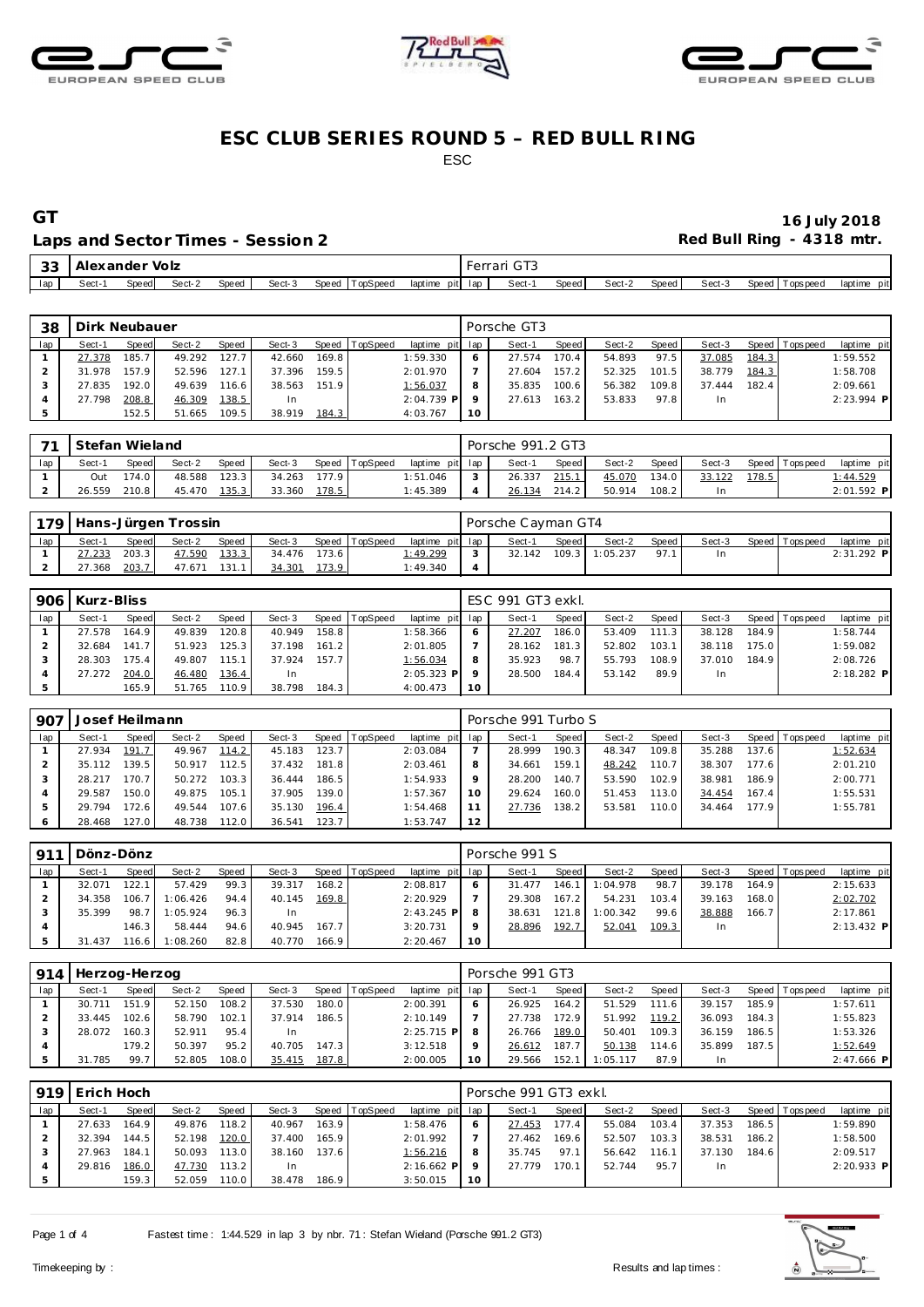





### **ESC CLUB SERIES ROUND 5 – RED BULL RING** ESC

#### Laps and Sector Times - Session 2 **Red Bull Ring - 4318 mtr.**

# **GT 16 July 2018**

| 923 | Tom Fechtner |       |          |       |        |       |                |                 |         | Porsche Cayman 718 |       |          |       |           |       |                |              |
|-----|--------------|-------|----------|-------|--------|-------|----------------|-----------------|---------|--------------------|-------|----------|-------|-----------|-------|----------------|--------------|
| lap | Sect-1       | Speed | Sect-2   | Speed | Sect-3 |       | Speed TopSpeed | laptime pit lap |         | Sect-1             | Speed | Sect-2   | Speed | Sect-3    |       | Speed Topspeed | laptime pit  |
|     | 30.001       | 153.6 | 57.236   | 105.7 | 42.160 | 166.9 |                | 2:09.397        | 6       | 36.889             | 105.1 | 1:09.759 | 98.7  | 39.996    | 169.0 |                | 2:26.644     |
|     | 30.629       | 120.3 | 1:05.597 | 99.6  | 41.587 | 169.8 |                | 2:17.813        |         | 29.319             | 164.2 | 53.610   | 106.7 | 40.374    | 166.9 |                | 2:03.303     |
|     | 30.322       | 146.7 | 57.107   | 98.9  | In.    |       |                | $2:20.760$ P    |         | 38.517             | 113.1 | 58.981   | 94.2  | 39.780    | 167.7 |                | 2:17.278     |
|     |              | 166.5 | 55.965   | 102.1 | 40.652 | 166.9 |                | 3:31.920        | $\circ$ | 29.332             | 175.7 | 53.714   | 106.1 | <b>In</b> |       |                | $2:16.991$ P |
|     | 35.279       | 114.5 | 1:05.153 | 102.9 | 39.078 | 169.5 |                | 2:19.510        | 10      |                    |       |          |       |           |       |                |              |

|     | 924 Schenk Stefan |       |          |       |        |       |                |                 |           | Porsche Cayman 718 |                    |          |         |        |       |                   |              |
|-----|-------------------|-------|----------|-------|--------|-------|----------------|-----------------|-----------|--------------------|--------------------|----------|---------|--------|-------|-------------------|--------------|
| lap | Sect-1            | Speed | Sect-2   | Speed | Sect-3 |       | Speed TopSpeed | laptime pit lap |           | Sect-1             | Speed              | Sect-2   | Speed I | Sect-3 |       | Speed   Tops peed | laptime pit  |
|     | 33.546            | 118.6 | 55.079   | 108.0 | 39.066 | 149.0 |                | 2:07.691        |           | 31.766             | 155.8              | 1:04.382 | 105.3   | 38.661 | 167.4 |                   | 2:14.809     |
|     | 45.394            | 152.3 | 1:04.591 | 97.8  | 42.119 | 167.4 |                | 2:32.104        |           | 30.259             | 155.8              | 53.975   | 104.4   | 37.906 | 165.4 |                   | 2:02.140     |
|     | 30.761            | 155.8 | 59.133   | 105.9 | In     |       |                | $2:22.302$ P    | -8        | 40.229             | 117.6 <sub>1</sub> | 59.725   | 107.4   | 37.704 | 166.7 |                   | 2:17.658     |
|     |                   | 139.3 | 57.875   | 97.1  | 41.103 | 167.7 |                | 3:32.703        | $\circ$   | 28.814             | 165.7              | 52.442   | 114.9   | In     |       |                   | $2:13.505$ P |
|     | 32.141            | 115.6 | 1:07.743 | 86.8  | 40.760 | 167.2 |                | 2:20.644        | <b>10</b> |                    |                    |          |         |        |       |                   |              |

| 925 |        |        | Christian Gwschendtner |       |        |       |                |                 |    | Porsche 911 GT3 |              |        |        |        |       |                 |             |
|-----|--------|--------|------------------------|-------|--------|-------|----------------|-----------------|----|-----------------|--------------|--------|--------|--------|-------|-----------------|-------------|
| lap | Sect-1 | Speed  | Sect-2                 | Speed | Sect-3 |       | Speed TopSpeed | laptime pit lap |    | Sect-1          | <b>Speed</b> | Sect-2 | Speed  | Sect-3 |       | Speed Tops peed | laptime pit |
|     | 28.441 | 150.8  | 54.418                 | 106.5 | 40.024 | 180.3 |                | 2:02.883        |    | 27.732          | 178.9        | 50.196 | 120.0  | 37.457 | 179.4 |                 | 1:55.385    |
|     | 29.655 | 158.8  | 50.241                 | 123.6 | 37.749 | 177.9 |                | 1:57.645        | 8  | 28.519          | 157.9        | 52.400 | 118.2  | 36.935 | 177.0 |                 | 1:57.854    |
|     | 28.445 | 178.6  | 50.023                 | 112.7 | 37.017 | 178.2 |                | 1:55.485        | Q  | 27.398          | 168.8        | 52.426 | 112.0  | 39.499 | 167.7 |                 | 1:59.323    |
|     | 29.424 | 175.1  | 49.073                 | 113.2 | 39.013 | 161.9 |                | 1:57.510        | 10 | 29.476          | 148.7        | 51.630 | 118.2. | 36.709 | 182.1 |                 | 1:57.815    |
|     | 29.202 | 190.3  | 49.125                 | 119.2 | 35.245 | 182.4 |                | 1:53.572        |    | 27.227          | 174.3        | 51.652 | 118.4  | 37.310 | 181.2 |                 | 1:56.189    |
|     | 34.855 | 134.21 | 50.382                 | 127.1 | 37.020 | 180.6 |                | 2:02.257        | 12 |                 |              |        |        |        |       |                 |             |

| 926 | Luis König |       |          |       |        |                    |          |                 |    | Porsche GT3 Touring |       |          |       |        |       |                 |              |
|-----|------------|-------|----------|-------|--------|--------------------|----------|-----------------|----|---------------------|-------|----------|-------|--------|-------|-----------------|--------------|
| lap | Sect-1     | Speed | Sect-2   | Speed | Sect-3 | Speed              | TopSpeed | laptime pit lap |    | Sect-1              | Speed | Sect-2   | Speed | Sect-3 |       | Speed Tops peed | laptime pit  |
|     | 30.581     | 150.4 | 56.451   | 102.9 | 43.052 | 169.5 <sub>1</sub> |          | 2:10.084        |    | 31.378              | 158.4 | 1:04.355 | 98.0  | 38.894 | 175.0 |                 | 2:14.627     |
|     | 30.084     | 137.0 | 1:05.519 | 92.2  | 42.454 | 171.4              |          | 2:18.057        |    | 30.305              | 161.7 | 53.593   | 110.2 | 38.138 | 154.3 |                 | 2:02.036     |
|     | 30.917     | 159.5 | 59.250   | 108.2 | -In    |                    |          | $2:21.522$ P    |    | 39.977              | 127.6 | 59.165   | 106.9 | 38.363 | 177.6 |                 | 2:17.505     |
|     |            | 132.4 | 57.657   | 95.9  | 41.119 | 173.6              |          | 3:33.651        |    | 29.134              | 167.5 | 51.962   | 116.6 | In     |       |                 | $2:12.832$ P |
|     | 32.220     | 26.8  | 1:07.791 | 90.6  | 40.737 | 163.4              |          | 2:20.748        | 10 |                     |       |          |       |        |       |                 |              |

| 929 | Bernd Molitor |       |          |       |        |                    |                |                 |                 | Porsche 718 Boxter |        |          |       |        |       |                |              |
|-----|---------------|-------|----------|-------|--------|--------------------|----------------|-----------------|-----------------|--------------------|--------|----------|-------|--------|-------|----------------|--------------|
| lap | Sect-1        | Speed | Sect-2   | Speed | Sect-3 |                    | Speed TopSpeed | laptime pit lap |                 | Sect-1             | Speed  | Sect-2   | Speed | Sect-3 |       | Speed Topspeed | laptime pit  |
|     | 31.690        | 109.7 | 57.885   | 103.6 | 40.046 | 167.2 <sub>1</sub> |                | 2:09.621        | 6               | 31.844             | 136.5  | 1:04.609 | 102.1 | 39.599 | 169.3 |                | 2:16.052     |
|     | 33.440        | 86.4  | 1:06.658 | 102.7 | 39.951 | 169.01             |                | 2:20.049        |                 | 29.306             | 156.3. | 54.258   | 109.3 | 39.604 | 145.2 |                | 2:03.168     |
|     | 31.324        | 125.3 | 56.855   | 104.7 | In     |                    |                | $2:21.256$ P    |                 | 39.146             | 115.5  | 59.193   | 101.9 | 38.880 | 165.4 |                | 2:17.219     |
|     |               | 153.0 | 55.687   | 104.7 | 40.144 | 169.3              |                | 3:32.170        | $\circ$         | 29.214             | 175.7  | 52.874   | 108.2 | In.    |       |                | $2:16.329$ P |
|     | 44.474        | 67.2  | 1:05.258 | 87.5  | 40.831 | 169.8              |                | 2:30.563        | 10 <sup>°</sup> |                    |        |          |       |        |       |                |              |

| 940 | Jörg   | Dreisow |        |       |        |                |         |         | Porsche 991 GT2 RS |       |        |       |        |                     |             |
|-----|--------|---------|--------|-------|--------|----------------|---------|---------|--------------------|-------|--------|-------|--------|---------------------|-------------|
| lap | Sect-' | Speed   | Sect-2 | Speed | Sect-3 | Speed TopSpeed | laptime | pit lap | Sect-              | Speed | Sect-2 | Speed | Sect-3 | Speed<br>Tops pee d | laptime pit |

| 941 | l Gerald Fischer |       |        |       |        |       |          |                 |         | Porsche GT3 4.0 |       |        |       |        |       |                   |             |
|-----|------------------|-------|--------|-------|--------|-------|----------|-----------------|---------|-----------------|-------|--------|-------|--------|-------|-------------------|-------------|
| lap | Sect-1           | Speed | Sect-2 | Speed | Sect-3 | Speed | TopSpeed | laptime pit lap |         | Sect-1          | Speed | Sect-2 | Speed | Sect-3 |       | Speed   Tops peed | laptime pit |
|     | 29.694           | 162.2 | 54.846 | 99.8  | 38.339 | 179.1 |          | 2:02.879        | -6      |                 | 172.1 | 52.631 | 103.4 | 38.205 | 125.6 |                   | 3:22.241    |
|     | 28.665           | 166.5 | 53.113 | 105.7 | 39.102 | 168.2 |          | 2:00.880        |         | 42.684          | 92.4  | 57.639 | 102.1 | 36.520 | 175.3 |                   | 2:16.843    |
|     | 28.931           | 167.8 | 52.545 | 108.9 | 37.734 | 180.6 |          | 1:59.210        | 8       | 28.101          | 149.4 | 51.841 | 115.9 | 40.696 | 137.2 |                   | 2:00.638    |
|     | 30.129           | 167.8 | 51.924 | 103.3 | 36.780 | 183.7 |          | 1:58.833        | $\circ$ | 32.201          | 140.0 | 57.713 | 100.7 | 40.577 | 150.8 |                   | 2:10.491    |
|     | 27.425           | 178.3 | 51.563 | 104.0 | In.    |       |          | $2:29.340$ P 10 |         | 28.470          | 181.3 | 54.788 | 104.7 | 37.841 | 175.9 |                   | 2:01.099    |

| 945 | Ralph Strühn |       |        |              |        |       |          |                 |    | Porsche 991 GT3 |         |        |       |        |       |                 |             |
|-----|--------------|-------|--------|--------------|--------|-------|----------|-----------------|----|-----------------|---------|--------|-------|--------|-------|-----------------|-------------|
| lap | Sect-1       | Speed | Sect-2 | <b>Speed</b> | Sect-3 | Speed | TopSpeed | laptime pit lap |    | Sect-1          | Speed I | Sect-2 | Speed | Sect-3 |       | Speed Tops peed | laptime pit |
|     | 27.323       | 191.3 | 49.040 | 127.4        | 34.606 | 181.5 |          | 1:50.969        |    | 27.950          | 184.4   | 51.824 | 91.1  | 41.568 | 171.4 |                 | 2:01.342    |
|     | 28.213       | 197.7 | 48.592 | 128.3        | 34.303 | 181.8 |          | 1:51.108        |    | 30.072          | 155.6   | 51.983 | 117.1 | 36.251 | 177.6 |                 | 1:58.306    |
|     | 27.277       | 76.6  | 48.950 | 129.2        | 34.480 | 180.9 |          | 1:50.707        | 8  | 27.836          | 187.3   | 56.108 | 119.5 | 36.454 | 179.4 |                 | 2:00.398    |
|     | 27.809       | 176.3 | 58.225 | 111.3        | -In    |       |          | $2:26.123$ P    |    | 27.991          | 171.5   | 50.653 | 117.1 | 36.943 | 173.6 |                 | 1:55.587    |
|     |              | 184.8 | 50.848 | 126.5        | 35.797 | 178.2 |          | 3:45.629        | 10 | 28.736          | 178.9   | 51.793 | 118.7 | 37.654 | 177.0 |                 | 1:58.183    |

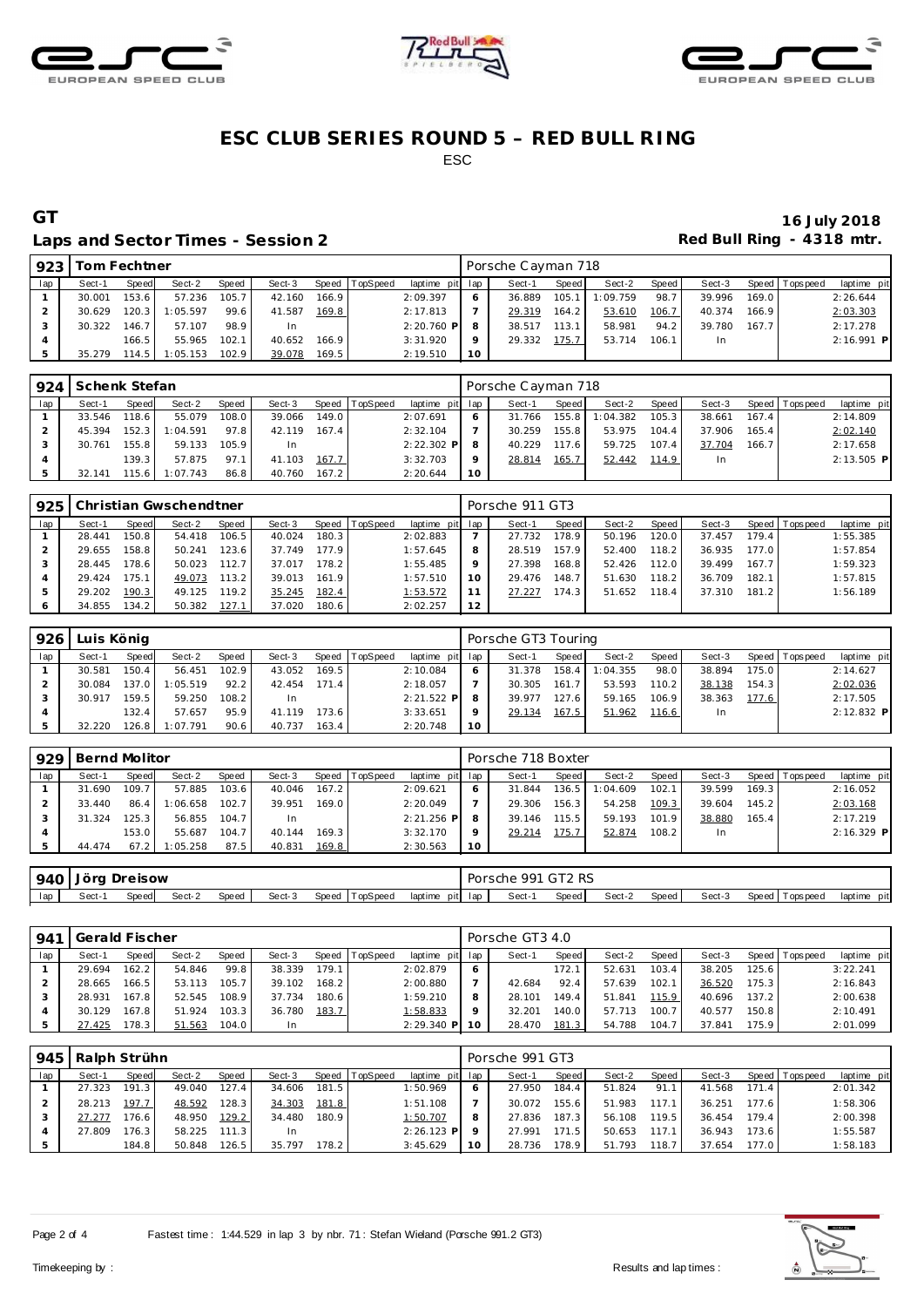





### **ESC CLUB SERIES ROUND 5 – RED BULL RING** ESC

#### Laps and Sector Times - Session 2 **Red Bull Ring - 4318 mtr.**

# **GT 16 July 2018**

| 946 | Franz Strühn |       |        |       |        |       |                |                 |    | Porsche 991 GT3 |         |        |         |        |       |                   |             |
|-----|--------------|-------|--------|-------|--------|-------|----------------|-----------------|----|-----------------|---------|--------|---------|--------|-------|-------------------|-------------|
| lap | Sect-1       | Speed | Sect-2 | Speed | Sect-3 |       | Speed TopSpeed | laptime pit lap |    | Sect-1          | Speed I | Sect-2 | Speed I | Sect-3 |       | Speed   Tops peed | laptime pit |
|     | 27.399       | 200.2 | 48.738 | 132.0 | 33.791 | 169.8 |                | 1:49.928        |    | 28.071          | 183.8   | 51.702 | 89.3    | 41.705 | 150.2 |                   | 2:01.478    |
|     | 29.776       | 212.5 | 48.128 | 132.4 | 33.805 | 184.6 |                | 1:51.709        |    | 30.011          | 150.4   | 51.789 | 117.1   | 36.446 | 170.1 |                   | 1:58.246    |
|     | 27.226       | 190.0 | 49.628 | 129.5 | 33.442 | 183.7 |                | 1:50.296        |    | 28.017          | 186.7   | 55.766 | 112.0   | 36.525 | 184.0 |                   | 2:00.308    |
|     | 28.617       | 172.9 | 58.065 | 113.9 | In     |       |                | $2:26.051$ P    |    | 28.237          | 172.3   | 50.567 | 117.4   | 36.881 | 164.4 |                   | 1:55.685    |
|     |              | 182.6 | 50.583 | 118.2 | 35.769 | 171.4 |                | 3:48.620        | 10 | 28.763          | 168.5   | 51.557 | 121.3   | 38.205 | 185.2 |                   | 1:58.525    |

|     | 949   Dr. Hans Fünfgelder |       |        |       |        |       |          |                 |         | Porsche 991 Targa GTS |       |        |       |        |       |                 |             |
|-----|---------------------------|-------|--------|-------|--------|-------|----------|-----------------|---------|-----------------------|-------|--------|-------|--------|-------|-----------------|-------------|
| lap | Sect-1                    | Speed | Sect-2 | Speed | Sect-3 | Speed | TopSpeed | laptime pit lap |         | Sect-1                | Speed | Sect-2 | Speed | Sect-3 |       | Speed Tops peed | laptime pit |
|     | 29.330                    | 184.4 | 53.703 | 102.9 | 39.177 | 144.6 |          | 2:02.210        | 6       |                       | 188.0 | 52.492 | 109.5 | 37.107 | 151.0 |                 | 2:29.559    |
|     | 29.106                    | 187.7 | 52.420 | 108.2 | 39.045 | 150.2 |          | 2:00.571        |         | 43.533                | 93.2  | 57.239 | 102.5 | 37.361 | 173.1 |                 | 2:18.133    |
|     | 29.933                    | 184.4 | 50.998 | 114.6 | 39.696 | 154.5 |          | 2:00.627        | 8       | 27.881                | 181.0 | 52.057 | 111.3 | 39.676 | 134.0 |                 | 1:59.614    |
|     | 30.359                    | 190.3 | 51.489 | 100.7 | 36.249 | 172.0 |          | 1:58.097        | $\circ$ | 32.390                | 134.1 | 57.300 | 100.9 | 40.530 | 150.2 |                 | 2:10.220    |
|     | 28.051                    | 187.7 | 50.791 | 109.1 | In.    |       |          | $3:24.917$ P 10 |         | 29.385                | 193.1 | 53.716 | 94.9  | 38.177 | 176.2 |                 | 2:01.278    |

| 953 |            |       | Hans Kistenpfennig |       |        |       |                |                 |                 | Porsche 991.2 GT3 |                    |          |       |        |       |                 |              |
|-----|------------|-------|--------------------|-------|--------|-------|----------------|-----------------|-----------------|-------------------|--------------------|----------|-------|--------|-------|-----------------|--------------|
| lap | Sect-1     | Speed | Sect-2             | Speed | Sect-3 |       | Speed TopSpeed | laptime pit lap |                 | Sect-1            | Speed              | Sect-2   | Speed | Sect-3 |       | Speed Tops peed | laptime pit  |
|     | 30.851     | 161.2 | 51.639             | 113.9 | 38.145 | 180.3 |                | 2:00.635        | O               | 26.831            | 155.8 <sub>1</sub> | 51.312   | 107.8 | 38.231 | 179.4 |                 | 1:56.374     |
|     | 32.857     | 107.9 | 58.963             | 110.4 | 38.274 | 183.4 |                | 2:10.094        |                 | 28.854            | 170.4              | 49.858   | 115.4 | 36.019 | 183.1 |                 | 1:54.731     |
|     | 28.150     | 155.4 | 52.650             | 103.8 | In     |       |                | $2:22.274$ P    |                 | 28.017            | 184.4              | 50.729   | 109.5 | 35.630 | 186.5 |                 | 1:54.376     |
|     |            | 180.1 | 50.032             | 104.9 | 40.874 | 163.6 |                | 3:15.770        | $\circ$         | 26.737            | 189.3              | 50.596   | 108.4 | 35.582 | 186.2 |                 | 1:52.915     |
|     | .773<br>31 | 97.4  | 52.712             | 120.0 | 35.501 | 185.9 |                | 1:59.986        | 10 <sup>°</sup> | 30.411            | 141<br>-91         | 1:04.944 | 89.4  | -In    |       |                 | $2:43.796$ P |

| 954 | l Jan Rehnig |       |        |       |        |       |                |                 |   | Porsche 991 GT3 |       |          |       |        |       |                   |              |
|-----|--------------|-------|--------|-------|--------|-------|----------------|-----------------|---|-----------------|-------|----------|-------|--------|-------|-------------------|--------------|
| lap | Sect-1       | Speed | Sect-2 | Speed | Sect-3 |       | Speed TopSpeed | laptime pit lap |   | Sect-1          | Speed | Sect-2   | Speed | Sect-3 |       | Speed   Tops peed | laptime pit  |
|     | 26.850 214.2 |       | 49.507 | 114.9 | 38.027 | 183.1 |                | 1:54.384        |   | 26.482          | 207.6 | 52.371   | 120.0 | 35.227 | 184.6 |                   | 1:54.080     |
|     | 26.498 210.8 |       | 48.651 | 124.1 | 36.239 | 185.9 |                | 1:51.388        |   | 26.876          | 215.9 | 47.754   | 121.3 | 34.135 | 184.6 |                   | 1:48.765     |
|     | 26.669       | 215.9 | 47.636 | 120.8 | 37.860 | 148.6 |                | 1:52.165        |   | 36.967          | 112.1 | 1:04.711 | 109.5 | In.    |       |                   | $2:31.595$ P |
|     | 31.354       | 132.8 | 53.647 | 114.6 | 35.238 | 187.5 |                | 2:00.239        | 8 |                 |       |          |       |        |       |                   |              |

| 955 | Jürgen Wehinger |       |        |       |        |       |          |                 |    | Porsche Cayman GT4 |       |          |       |        |       |                |              |
|-----|-----------------|-------|--------|-------|--------|-------|----------|-----------------|----|--------------------|-------|----------|-------|--------|-------|----------------|--------------|
| lap | Sect-1          | Speed | Sect-2 | Speed | Sect-3 | Speed | TopSpeed | laptime pit lap |    | Sect-1             | Speed | Sect-2   | Speed | Sect-3 |       | Speed Topspeed | laptime pit  |
|     | 30.880          | 170.4 | 52.110 | 120.3 | 37.776 | 175.9 |          | 2:00.766        |    | 27.110             | 185.1 | 50.967   | 110.0 | 39.390 | 170.9 |                | 1:57.467     |
|     | 33.212          | 92.3  | 58.830 | 102.5 | 38.449 | 176.2 |          | 2:10.491        |    | 27.533             | 184.4 | 52.013   | 120.8 | 35.954 | 174.2 |                | 1:55.500     |
|     | 28.310          | 185.1 | 51.874 | 100.7 | -In    |       |          | $2:27.109$ P    |    | 27.551             | 193.4 | 49.745   | 117.4 | 36.173 | 176.8 |                | 1:53.469     |
|     |                 | 181.0 | 49.561 | 105.3 | 40.223 | 149.0 |          | 3:10.116        |    | 27.275             | 202.5 | 49.419   | 114.2 | 36.081 | 176.5 |                | 1:52.775     |
|     | 31.899          | 103.2 | 53.640 | 114.9 | 35.103 | 177.3 |          | 2:00.642        | 10 | 29.329             | 152.7 | 1:05.827 | 87.7  | In     |       |                | $2:50.497$ P |

| 963 | Manuel Zlof |         |        |       |        |       |                |                 |         | Porsche Turbo S |         |        |       |        |        |                   |             |
|-----|-------------|---------|--------|-------|--------|-------|----------------|-----------------|---------|-----------------|---------|--------|-------|--------|--------|-------------------|-------------|
| lap | Sect-1      | Speed   | Sect-2 | Speed | Sect-3 |       | Speed TopSpeed | laptime pit lap |         | Sect-1          | Speed I | Sect-2 | Speed | Sect-3 |        | Speed   Tops peed | laptime pit |
|     | 28.482      | 154.5   | 54.779 | 101.7 | 39.333 | 180.9 |                | 2:02.594        |         | 29.735          | 194.8   | 47.634 | 112.0 | 35.144 | 132.4  |                   | 1:52.513    |
|     | 29.999      | 150.8 l | 50.602 | 107.6 | 37.631 | 195.3 |                | 1:58.232        | 8       | 35.628          | 173.2   | 47.995 | 112.0 | 38.045 | 172.8  |                   | 2:01.668    |
|     | 28.540      | 174.3   | 49.831 | 106.7 | 36.804 | 184.9 |                | 1:55.175        | $\circ$ | 28.651          | 154.9   | 53.301 | 103.4 | 39.575 | 194.2  |                   | 2:01.527    |
|     | 29.833      | 156.8   | 49.499 | 107.8 | 38.251 | 151.7 |                | 1:57.583        | 10      | 29.270          | 180.4   | 51.207 | 117.1 | 34.459 | 170.6  |                   | 1:54.936    |
|     | 29.426      | 183.8   | 49.609 | 114.2 | 35.263 | 193.2 |                | 1:54.298        |         | 27.884          | 153.8   | 53.325 | 114.9 | 34.716 | 174.81 |                   | 1:55.925    |
|     | 28.212      | 153.0   | 49.019 | 112.3 | 35.781 | 125.1 |                | 1:53.012        | 12      |                 |         |        |       |        |        |                   |             |

| 966     | Herbert Larcher |       |        |       |        |       |                 |                 |    | Porsche GT3 |                    |        |       |        |       |             |             |
|---------|-----------------|-------|--------|-------|--------|-------|-----------------|-----------------|----|-------------|--------------------|--------|-------|--------|-------|-------------|-------------|
| lap     | Sect-1          | Speed | Sect-2 | Speed | Sect-3 | Speed | <b>TopSpeed</b> | laptime pit lap |    | Sect-1      | Speed              | Sect-2 | Speed | Sect-3 | Speed | T ops pee d | laptime pit |
|         | 29.458          | 132.4 | 54.385 | 105.5 | 39.709 | 165.4 |                 | 2:03.552        |    | 29.040      | 186.4              | 50.474 | 128.0 | 37.122 | 185.9 |             | 1:56.636    |
|         | 30.126          | 166.2 | 48.697 | 123.9 | 37.599 | 102.1 |                 | 1:56.422        | 8  | 28.950      | 176.6 <sub>1</sub> | 50.692 | 118.4 | 37.391 | 186.9 |             | 1:57.033    |
|         | 29.793          | 195.2 | 47.912 | 122.7 | 37.234 | 116.4 |                 | 1:54.939        | 9  | 27.449      | 153.6              | 53.599 | 108.7 | 38.537 | 185.9 |             | 1:59.585    |
|         | 36.356          | 162.2 | 51.672 | 115.4 | 38.325 | 184.9 |                 | 2:06.353        | 10 | 30.758      | 155.2              | 51.425 | 112.0 | 36.429 | 186.2 |             | 1:58.612    |
| 5       | 27.681          | 181.6 | 50.312 | 112.7 | 36.071 | 187.2 |                 | 1:54.064        |    | 27.499      | 167.5              | 51.870 | 116.4 | 37.301 | 175.0 |             | 1:56.670    |
| $\circ$ | 26.671          | 149.8 | 50.423 | 114.9 | 36.317 | 186.2 |                 | 1:53.411        | 12 |             |                    |        |       |        |       |             |             |

|              |        | Thomas Rechnitzer<br>968 |              |                              |  |                                           |         |                 |         | Porsche 991 GT3       |       |        |                    |  |                                            |  |  |  |
|--------------|--------|--------------------------|--------------|------------------------------|--|-------------------------------------------|---------|-----------------|---------|-----------------------|-------|--------|--------------------|--|--------------------------------------------|--|--|--|
| Speed        | Sect-2 | Speed                    | Sect-3       |                              |  |                                           |         | Sect-1          | Speed I | Sect-2                | Speed | Sect-3 |                    |  | laptime pit                                |  |  |  |
|              |        |                          | 40.045       |                              |  | 2:02.786                                  |         | 30.054          | 206.8   | 46.877                | 131.1 | 35.944 |                    |  | 1:52.875                                   |  |  |  |
| 159.5        |        |                          | 37.815       |                              |  | 1:57.685                                  | -8      | 35.753          | 187.0   | 47.331                |       | 38.871 |                    |  | 2:01.955                                   |  |  |  |
| 28.255 182.6 | 50.151 | 113.0                    | 36.937       | 173.6                        |  | 1:55.343                                  | $\circ$ | 36.024          |         | 51.834                | 113.7 | 39.177 | 165.6              |  | 2:07.035                                   |  |  |  |
| 29.715 168.5 |        |                          | 38.688       |                              |  | 1:57.545                                  | 10      |                 |         | 51.676                |       | 37.001 |                    |  | 1:58.171                                   |  |  |  |
|              |        | 153.8                    | 49.142 109.1 | 54.498 104.7<br>50.112 117.9 |  | Speed TopSpeed<br>181.8<br>180.9<br>165.4 |         | laptime pit lap |         | 131.6<br>29.494 143.2 |       |        | $128.6$  <br>115.4 |  | Speed Tops peed<br>109.9<br>179.4<br>184.6 |  |  |  |